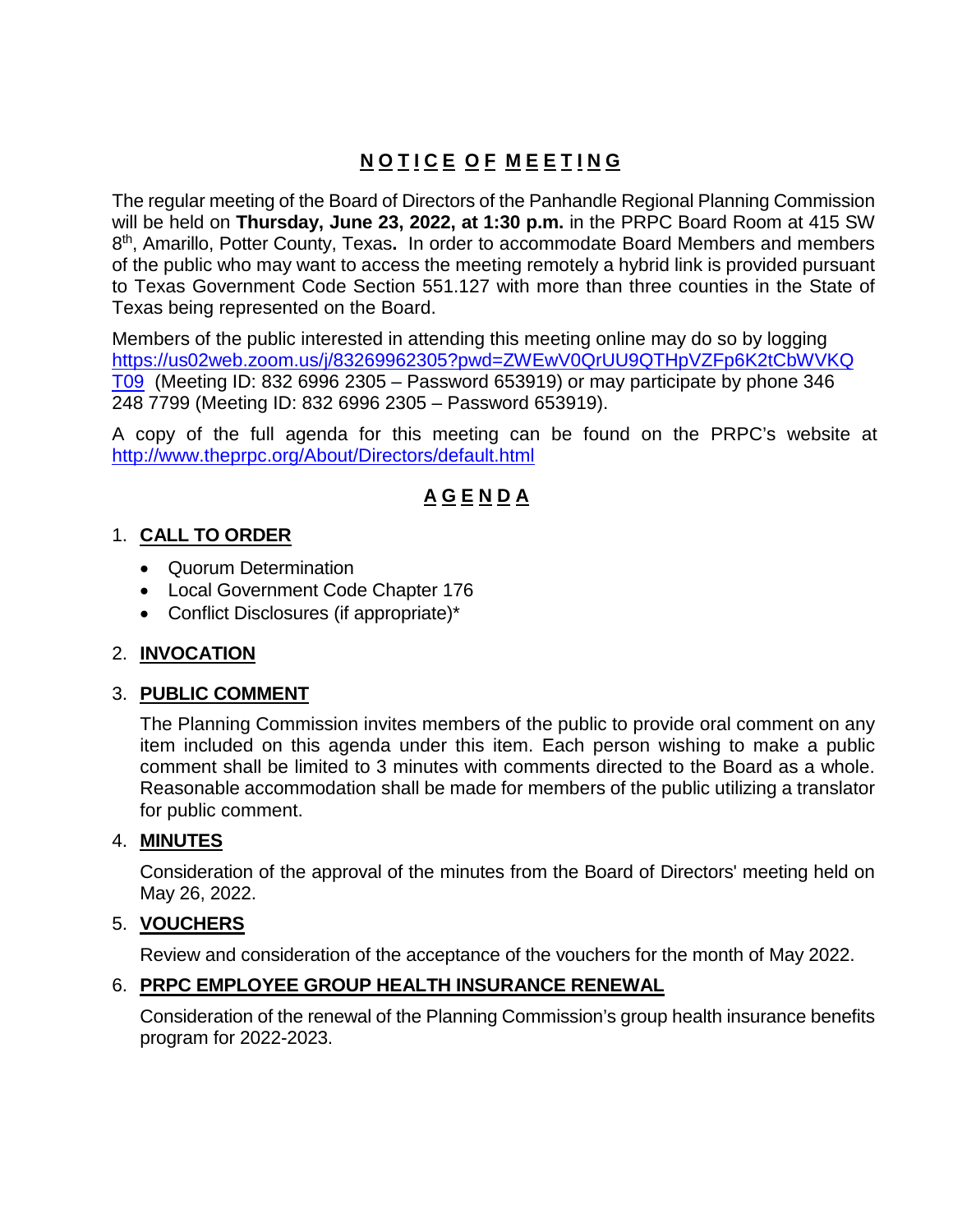### 7. **PANHANDLE REGIONAL 9-1-1 NETWORK FY24-28 BUDGET ESTIMATES**

Presentation and consideration of the Panhandle Regional 9-1-1 Network Stage-1 preliminary FY2024-2028 Budget Estimates.

### 8. **PANHANDLE REGIONAL 9-1-1 NETWORK QUARTERLY PERFORMANCE REPORT**

Presentation and consideration of acceptance of the Panhandle Regional 9-1-1 Network's FY2022 Third Quarter Performance Report.

#### 9. **PANHANDLE REGIONAL PLANNING COMMISSION - EMERGENCY MANAGEMENT PLAN**

Presentation and consideration of approval of the Planning Commission's first Emergency Management Plan.

#### 10. **2022 CRIMINAL JUSTICE STRATEGIC PLAN APPROVAL**

Consideration of approval of the Planning Commission's 2022 Regional Criminal Justice Strategic Plan.

#### 11. **FIRE, AMBULANCE AND SERVICE TRUCK FUND APPLICATION DEVELOPMENT AND MANAGEMENT SERVICES INTERLOCAL CONTRACT**

Consideration of the authorization of the Executive Director to enter into interlocal contract with Hall County for the Planning Commission to provide Texas Community Development Program application and project management services related to their Fire, Ambulance, and Service Truck (FAST) Fund Projects.

#### 12. **ECONOMIC DEVELOPMENT ADVISORY COMMITTEE APPOINTMENTS**

Consideration of the appointment or re-appointment of individuals to serve on the Planning Commission's Economic Development Advisory Committee.

#### 13. **2022 COMPREHENSIVE ECONOMIC DEVELOPMENT STRATEGIES (CEDS) APPROVAL**

Consideration of the authorization of the approval of the 2022 Panhandle Regional Planning Commission Economic Development District Comprehensive Economic Development Strategies (CEDS).

#### 14. **LOCAL PROJECT MANAGEMENT SERVICES INTERLOCAL CONTRACT – AMERICAN RESCUE PLAN FUNDING THROUGH THE CORONAVIRUS STATE AND LOCAL FISCAL RECOVERY FUNDS**

Consideration of the authorization of the Executive Director to execute an interlocal contract with the City of Clarendon for the Planning Commission to provide American Rescue Plan project management services.

#### 15. **STATE FUNDED MENTAL HEALTH FACILITY SUPPORT RESOLUTION**

Consideration of a resolution expressing the Panhandle Regional Planning Commission's support for the development of a state funded Mental Health Facility.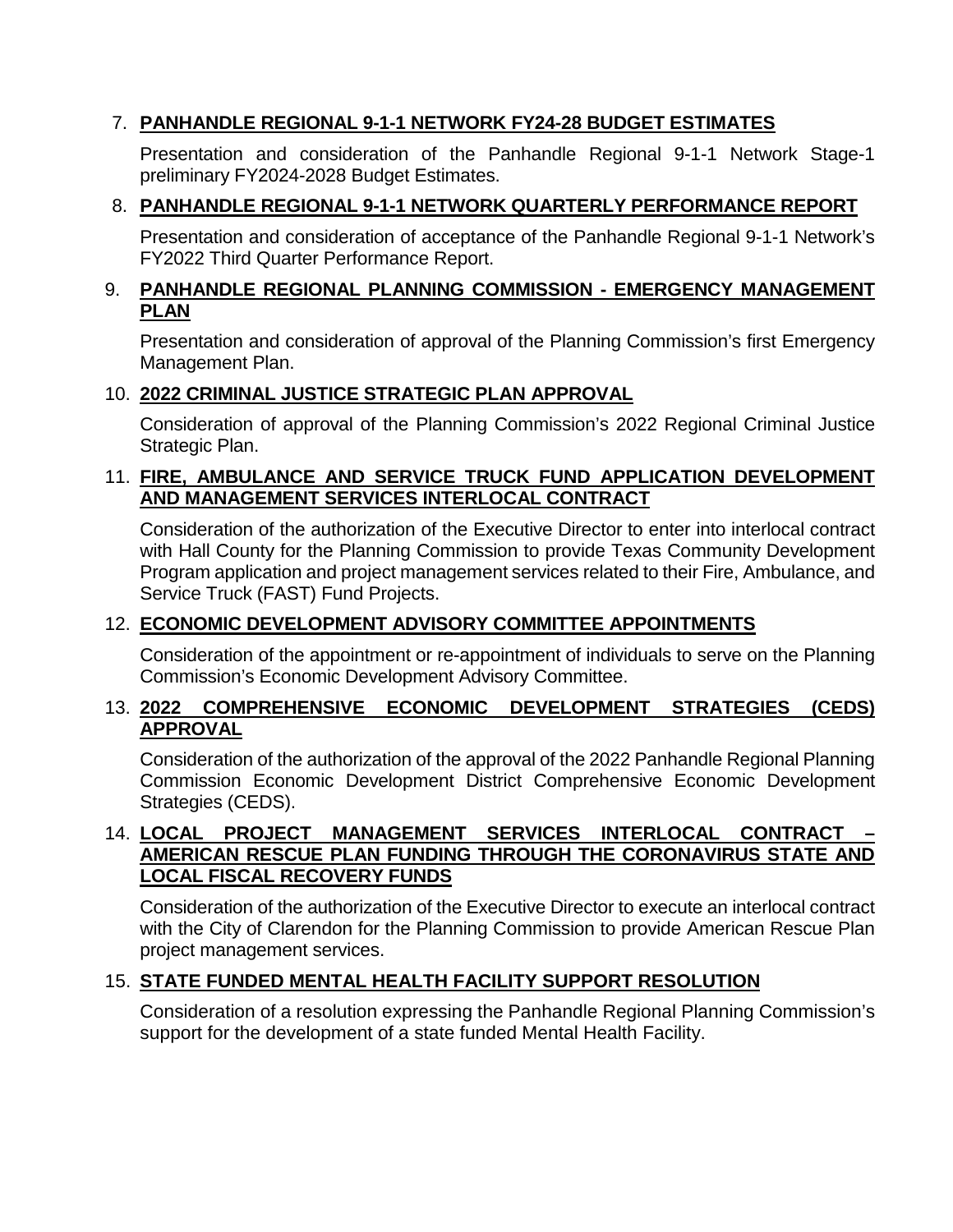#### 16. **MISCELLANEOUS NON-ACTION INFORMATION ITEMS**

- A. Comments from the Executive Director.
- B. Report on the following recent Planning Commission sponsored regional meetings:
	- 6/1/2022 Caregiver Support Group
	- 6/7/2022 Home on the Panhandle Plains Housing Event
	- 6/7/2022 Economic Development Advisory Committee (EDAC) Meeting
	- 6/14/2022 Destination Medicare Seminar
	- 6/15/2022 Texas Panhandle Inspectors Association Meeting
	- 6/22/2022 Region-1 Flood Planning Group Full Committee Meeting
- C. Announcement of tentatively scheduled Planning Commission sponsored regional meetings:
	- 6/28/2022 Panhandle Water Planning Group (PWPG) Full Committee Meeting
	- 7/11/2022 Medicare Fraud and Abuse Presentation
	- 7/19/2022 Ombudsman Volunteer Recruitment

#### 17. **ADJOURNMENT**

#### **\*LOCAL GOVERNMENT CODE TITLE 5. MATTERS AFFECTING PUBLIC OFFICERS AND EMPLOYEES CHAPTER 176. DISCLOSURE OF CERTAIN RELATIONSHIPS WITH LOCAL GOVERNMENT OFFICERS; PROVIDING PUBLIC ACCESS TO CERTAIN INFORMATION**

Sec. 176.003. CONFLICTS DISCLOSURE STATEMENT REQUIRED. (a) A local government officer shall file a conflicts disclosure statement with respect to a vendor if:

(1) the vendor enters into a contract with the local governmental entity or the local governmental entity is considering entering in to a contract with the vendor; and

(2) the vendor:

(A) has an employment or other business relationship with the local government officer or a family member of the officer that results in the officer or family member receiving taxable income, that exceeds \$2,500 during the 12-month period preceding the date that the officer become aware that:

- (i) a contract between the local governmental entity and vendor has been executed; or
- (ii) the local governmental entity is considering entering into a contract with the vendor;

(B) has given to the local government officer or a family member of the officer one or more gifts that have an aggregate value of more than \$100 in the 12-month period preceding the date the officer becomes aware that:

- (i) a contract between the local governmental entity and vendor has been executed; or
- (ii) the local governmental entity is considering entering into a contract with the vendor; or
- (C) has a family relationship with the local government officer.